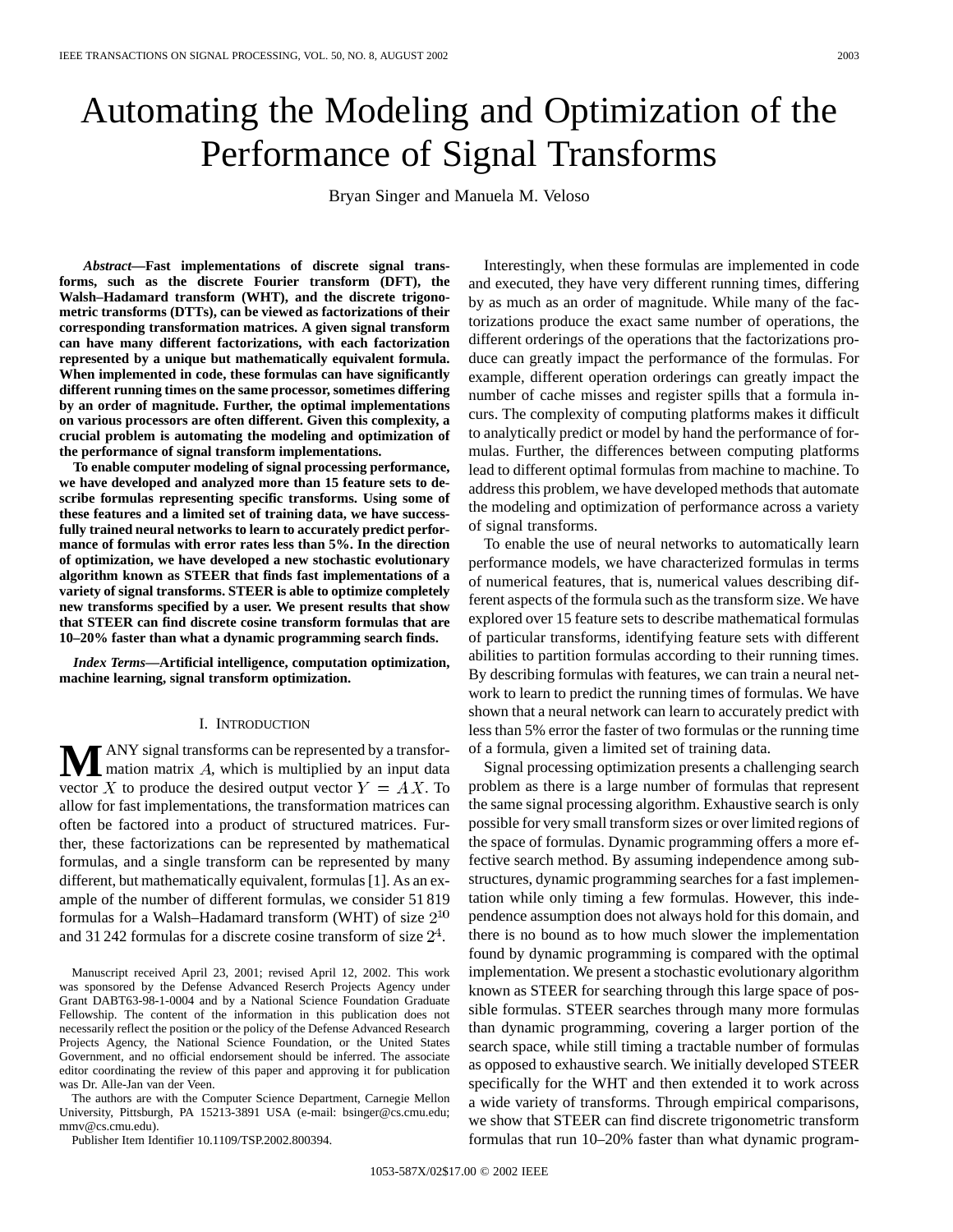ming finds. Further, for the discrete cosine transform of type IV and of size  $2<sup>4</sup>$  on a Pentium III, STEER finds a formula that runs 17% faster than that found by dynamic programming and almost equally as fast as that found by an exhaustive search, but STEER times about about two orders of magnitude fewer formulas than exhaustive search.

This paper is arranged as follows. Section II gives an overview of the background necessary for understanding the rest of the paper. Section III presents our work in modeling performance of signal transforms, and Section IV describes our work in optimizing the performance. The performance modeling work in Section III is independent of the optimization work in Section IV, and either section can be read separately from the other. Finally, we conclude in Section V.

## II. BACKGROUND

This section presents some necessary background for understanding the remainder of the article. Section II-A describes the WHT in detail. Section II-B describes the SPIRAL system that we have been developing in collaboration with others to optimize the performance of a wide variety of signal transforms. Section II-C then highlights some of the significant differences and similarities between the WHT and some of the other transforms being considered. Finally, we discuss some related work in Section II-D.

## *A. Walsh-Hadamard Transform*

The WHT of a signal x of size  $2^n$  is the product WHT  $(2^n) \cdot x$ , where

$$
\text{WHT}(2^n) = \bigotimes_{i=1}^n \text{DFT}(2), \quad \text{DFT}(2) = \begin{bmatrix} 1 & 1 \\ 1 & -1 \end{bmatrix}
$$

and  $\otimes$  is the tensor or Kronecker product [2]. For example

$$
\text{WHT}(2^2) = \begin{bmatrix} 1 & 1 \\ 1 & -1 \end{bmatrix} \otimes \begin{bmatrix} 1 & 1 \\ 1 & -1 \end{bmatrix}
$$

$$
= \begin{bmatrix} 1 & 1 & 1 & 1 \\ 1 & -1 & 1 & -1 \\ 1 & 1 & -1 & -1 \\ 1 & -1 & -1 & 1 \end{bmatrix}.
$$

By calculating and combining smaller WHTs appropriately, the structure in the WHT transformation matrix can be leveraged to produce more efficient algorithms. Let  $n = n_1 + \cdots + n_t$ with all of the  $n_j$  being positive integers. Then, WHT $(2^n)$  can be rewritten as

$$
\prod_{i=1}^{\mathfrak r}(I_{2^{n_1+\cdots+n_{i-1}}}\otimes \text{WHT}(2^{n_i})\otimes I_{2^{n_{i+1}+\cdots+n_t}})
$$

where  $I_k$  is the  $k \times k$  identity matrix. This formula or breakdown rule can then be recursively applied to each of these new smaller WHTs. Thus, WHT $(2^n)$  can be rewritten as any of a large number of different but mathematically equivalent formulas.

Any of these formulas for  $WHT(2^n)$  can be uniquely represented by a tree, which we call a "split tree." For example, sup-



Fig. 1. Two different split trees for  $WHT(2^5)$ .

pose WHT $(2^5)$  was factored as

$$
WHT(2^5)
$$
  
= [WHT(2<sup>3</sup>) ⊗ I<sub>2</sub>][I<sub>2<sup>3</sup></sub> ⊗ WHT(2<sup>2</sup>)]  
= [{(WHT(2<sup>1</sup>) ⊗ I<sub>2<sup>2</sup></sub>)(I<sub>2<sup>1</sup></sub> ⊗ WHT(2<sup>2</sup>))} ⊗ I<sub>2<sup>2</sup></sub>]  
× [I<sub>2<sup>3</sup></sub> ⊗ {(WHT(2<sup>1</sup>) ⊗ I<sub>2<sup>1</sup></sub>)(I<sub>2<sup>1</sup></sub> ⊗ WHT(2<sup>1</sup>))}].

The split tree corresponding to this final formula is shown in Fig. 1(a). Each node in the split tree is labeled with the base two logarithm of the size of the WHT at that level. The children of a node indicate how the node's WHT is recursively computed.

In general, each node of a split tree should contain not only the size of the transform but the transform at that node and the breakdown rule being applied as well. Recall that a breakdown rule specifies how a transform can be computed from smaller or different transforms. In Fig. 1, the representation was simplified since it only used one breakdown rule that only involved WHTs.

There is a very large number of possible split trees for a WHT of any given size, and thus, there is a large number of formulas equal to that WHT. Specifically, a WHT of size  $2^n$  has on the order of  $\theta((4+\sqrt{8})^n/n^{3/2})$  different possible split trees. For example, WHT $(2^8)$  has 16 768 different split trees. To slightly reduce the search space, it is possible to only consider binary WHT split trees. There are still on the order of  $\theta(5^n/n^{3/2})$  possible binary split trees [3].

For the results with the WHT, we used a WHT package [3], which can implement in code, run, and time WHT formulas passed to it. The WHT package allows leaves of the split trees to be sizes  $2<sup>1</sup>$  to  $2<sup>8</sup>$ , which are implemented as unrolled straight-line code. This introduces a tradeoff since straight-line code has the advantage that it does not have loop or recursion overhead but the disadvantage that large code blocks will overfill the instruction cache. The package performs the transform using double-precision floating point.

## *B. SPIRAL System*

As part of the SPIRAL research group [4], we are developing a system to optimize a wide variety of signal transforms. The SPIRAL system consists of four main steps:

1) *Transform and Breakdown Rule Specification:* The system begins by allowing the user to specify new transforms and new breakdown rules to factor the transforms. These breakdown rules specify how a given transform can be factored into other smaller components. Several transforms, including the discrete Fourier transform (DFT), WHT, and four types of discrete cosine and sine transforms (DCT/DST), and over 35 breakdown rules have already been specified.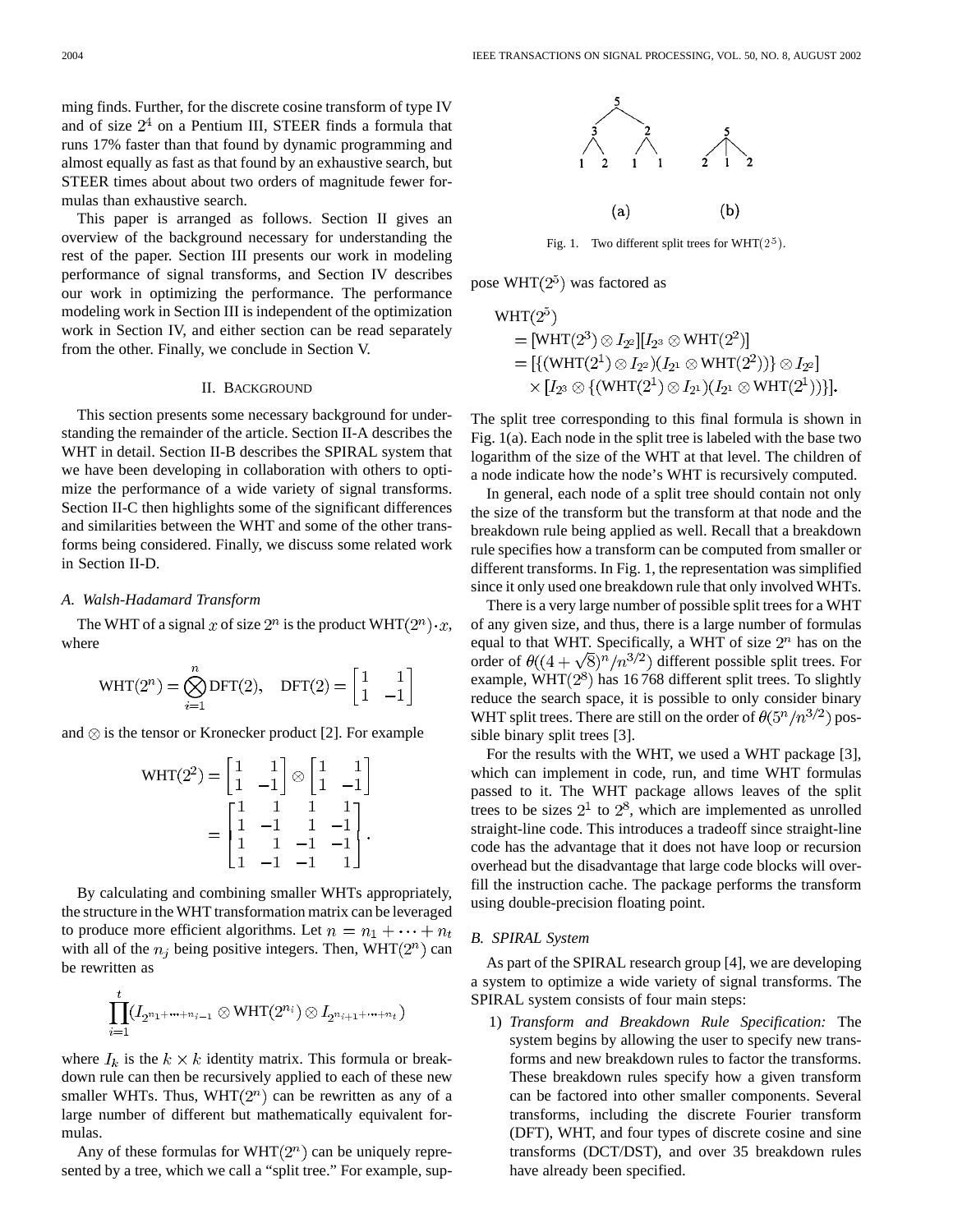- 2) *Formula Generation:* The second step in the system is to apply the breakdown rules repeatedly to produce a factorization of a given transform. The resulting formula represents an algorithm for computing the given transform. There are many different ways to apply the breakdown rules, leading to a very large number of different formulas that can be obtained.
- 3) *Code Generation:* Given a formula, the third step is to implement it in code. To perform this step, a compiler has been developed to translate formulas into a low-level language such as Fortran or C [5]. The formula compiler has a number of parameters that can be adjusted to change how it implements a formula in code. For example, a parameter can be specified to indicate how much of the code should be unrolled and how much should be left as loops. This provides another dimension that must be optimized when searching for fast implementations. By default, the formula compiler implements the transform using double-precision floating point.
- 4) *Optimization:* With all of this machinery in place, it is possible to generate executable code for any possible factorization specified by the breakdown rules for any possible transform that has been defined to the system. The final but key step in the system, then, is to use this machinery to search for a fast implementation for a given transform. Our contribution to this system has been in research and implementation of this final step. Specifically, we have developed and implemented several search algorithms for this system.

## *C. Other Transforms*

We are investigating a number of transforms besides the WHT, including the DFT, four types of the DCT, and four types of the DST. Table I gives a few example breakdown rules for some of these. The  $\oplus$  operator denotes matrix direct sum, and exponentiation denotes matrix conjugation.

The discrete trigonometric transforms (DTTs), DCT, and DST [6]–[9] are considerably different from the WHT. Specifically, the following differences are of importance.

- Although we have used just one basic breakdown rule for the WHT, there are several different breakdown rules for most of the different types of DTTs.
- Although the breakdown rule for the WHT allowed for many possible sets of children, most of the breakdown rules for the DCTs specify exactly one set of children.
- Although the WHT factored into smaller WHTs, the breakdown rules for the DTTs often factor one transform into two transforms of different types or even translate one DTT into another DTT. Thus, a split tree for a DTT labels the nodes not only with the size of the transform but with the transform and the applied breakdown rule as well.
- The number of factorizations for the DTTs grows even quicker than that for the WHT. For example, DCT type IV already has about  $1.9 \times 10^9$  different factorizations at size  $2^5$  and about  $7.3 \times 10^{18}$  factorizations at size  $2^6$  with our current set of breakdown rules.

TABLE I SOME EXAMPLE BREAKDOWN RULES. DIAGONAL MATRICES ARE REPRESENTED BY  $D$ , PERMUTATIONS BY  $P$  and  $L$ , ROTATION MATRICES BY  $R$ , and Other Sparse Matrices by  $M$  and  $T$ 

|  | $WHT(2^n) = \prod (I_{2^{n_1}+\cdots+n_{i-1}} \otimes WHT(2^{n_i}) \otimes I_{2^{n_{i+1}+\cdots+n_t}})$ |
|--|---------------------------------------------------------------------------------------------------------|
|  | $i=1$<br>$DCT.IV(n) = M_n * DCT.II(n) * D_n$                                                            |
|  | $DCT\_IV(n) = M_n * P_n * (DCT\_II(n/2) \oplus DST\_II(n/2)^{P_{n/2}}) * R_n$                           |
|  | $DSTJ(n) = P_n * (DSTJII(n/2) \oplus DSTJ(n/2)^{P_{n/2}}) * M_n$                                        |
|  | $DFT(rs) = (DFT(r) \otimes I_s) T_s^{rs} (I_r \otimes DFT(s)) L_r^{rs}$                                 |
|  | $DFT(n) = CosDFT(n) + i * SinDFT(n)$                                                                    |
|  | $CosDFT(n) = M_n * (CosDFT(n/2) \oplus DCT.II(n/4)) * M_n * P_n$                                        |

## *D. Related Work*

Much of the work in signal transform optimization has been concerned with minimizing the number of arithmetic operations necessary to compute a transform. Our work builds on this in that we use breakdown rules to generate formulas with the minimal number of arithmetic operations. However, we are also concerned with how we can perform these arithmetic operations as quickly as possible and not just how to minimize their number. There are many formulas with the same minimal number of arithmetic operations that have a wide variance in run times. We are concerned with optimizing the run time performance of transforms on real machines.

Also addressing this issue, Frigo and Johnson have developed FFTW [10], [11], which is an adaptive package that produces efficient fast Fourier transform (FFT) implementations across a variety of machines. FFTW performs a constrained dynamic programming search to search for fast FFT implementations. In this paper, we look at several search methods beyond just dynamic programming and at optimizing performance across a wide variety of transforms beyond just the FFT.

In the related field of linear algebra optimization, PHiPAC [12], [13] and ATLAS [14] have developed a set of parameterized linear algebra algorithms. For each algorithm, a prespecified search is made over the possible parameter values to find the optimal implementation. Their work uses a fair bit of human intelligence to determine which portions of the parameter space are to be explored.

A few researchers have addressed similar goals in optimizing other numerical algorithms. However, most of these approaches only search among a few algorithms instead of the space of thousands of different formulas we consider in our work. Lagoudakis and Littman [15] used reinforcement learning to learn to select between algorithms to solve sorting or order statistic selection problems.Brewer[16]useslinearregressiontolearntopredictrunning times for four different implementations of two different applications: iterative partial differential equation solving and sorting. By learning to predict running times across different input sizes, his algorithm was able to quickly predict which of the four implementations should run fastest, given a new input size.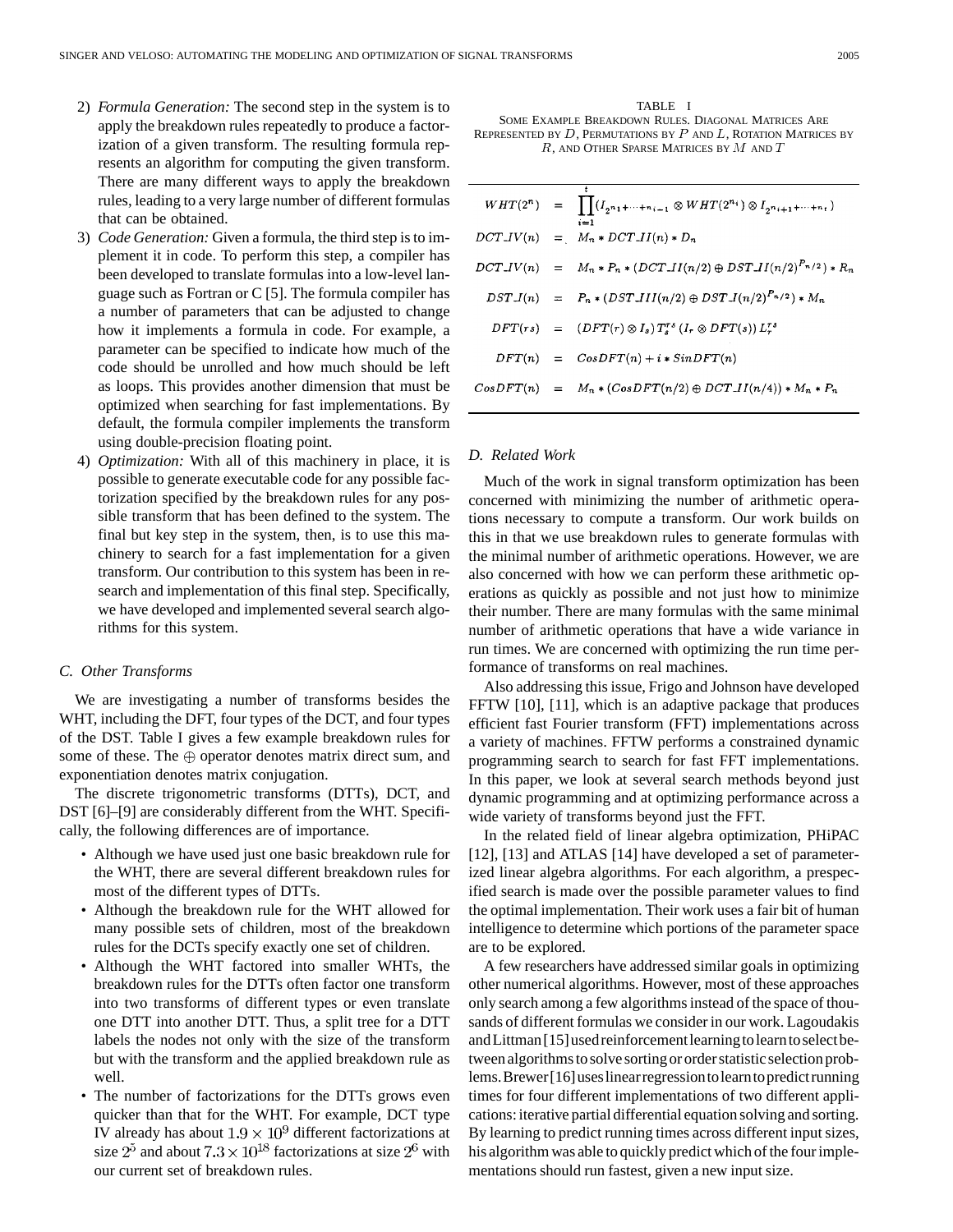## III. MODELING PERFORMANCE

Empirical performance data can be gathered for a variety of formulas. This data offers an interesting opportunity to learn to predict running time performance. This section describes our work in automating the modeling of the performance of signal transforms [17]. This work has involved formulating and representing formula performance prediction as a machine learning task. Section III-A describes and evaluates several sets of features that we introduced for binary WHT split trees. We show that the choice of feature set significantly impacts the ability to distinguish between formulas with different running times. Section III-B demonstrates how a neural network can learn to accurately predict the running time of a formula given a limited set of training data.

# *A. Features for WHT Split Trees*

To automatically learn to predict running times of formulas by using neural networks, one of the major steps is to be able to represent formulas with numerical features. The problem of feature selection in machine learning is important. The introduction and careful analysis of different feature sets for formula prediction represents a significant part of our work.

In selecting and evaluating features, an important question is what aspects of the formulas determine their running times, or equivalently, what are good features for predicting a formula's running time? To answer these questions, we introduce several different feature sets to describe WHT formulas. We then compare the feature sets along three measures to see how well the features can differentiate formulas with different running times.

*Feature Sets:* This section describes several feature sets for WHT formulas. In all of the features, we take advantage of the fact that WHT formulas can be represented as split trees. These features are not unique to the WHT, and many have been used in our early study of the FFT [18]. However, some of the features sets can only be used to describe binary split trees. We consider feature sets from two broad categories: *node count* features and features corresponding to the *shape* of the split tree. These features are chosen to capture both the size of the computations being performed as well as the ordering of those computations and, thus, to hopefully capture the running time.

*Counting Nodes:* The following formula features sets count the number of nodes of various types.

- *Leaf Nodes:* The Leaf Nodes feature sets count the number of different-sized leaves in the WHT split tree. The leaves of a WHT split tree correspond to the WHTs that must actually be computed directly and that appear in the formula represented by the split tree. Specifically, this feature set counts the number of WHT $(2<sup>1</sup>)$ s, the number of  $WHT(2^2)$ s, the number of  $WHT(2^3)$ s, and so on that appear in the formula.
- *All Nodes:* One modification of the Leaf Nodes features is to count all of the nodes of the split tree instead of just the leaves. This not only indicates what size WHTs must be directly computed but also what intermediate sizes are combined from smaller ones (although this feature set cannot distinguish leaf from internal nodes).
- *Leaf and All Nodes:* For sufficiently large split trees, it is possible for two different formulas to have the exact same



Fig. 2. Two split trees with the same All Nodes counts but different Leaf Nodes counts.

All Nodes counts but to have different Leaf Nodes counts. For example, see Fig. 2. Therefore, a simple refinement of those two feature sets is to include both.

- *Left/Right Leaf Nodes:* Consider again the Leaf Nodes features that simply counted all of the leaf nodes. A different refinement of this is to separate nodes that are right children of their parents in the tree from those that are left children. This provides more information about the structure of the split tree, which is an important factor in the performance of a split tree. In particular, the Left/Right Leaf Nodes feature set counts the number of left  $WHT(2^1)$ s, the number of right WHT $(2^1)$ s, the number of left WHT $(2^2)$ s, and so on in the split tree.
- *Left/Right All Nodes:* Combining the previous idea along with the idea of counting all the nodes in the split tree produces yet another set of features. In particular, the Left/Right All Nodes feature set counts the number of different sized left and right nodes appearing in the tree, excluding the root node.
- *Left/Right Leaf and Left/Right All Nodes:* Once again, counting Left/Right All Nodes cannot always distinguish two trees that counting Left/Right Leaf Nodes can distinguish. Thus, this feature set combines the two for a large set of features that include all those in the previous two sets.

Table II gives an example of these features for the split tree shown in Fig. 3.

*Features of the Shape of the Tree:* All of the above features count the number of various kinds of nodes of different sizes. Another feature category pertains to the general shape of the tree. Since the position of nodes within the split tree can influence the amount of time spent computing those nodes, the shape of the split tree is an important factor in the running time of the split tree.

A simple feature is the "leftness" or "rightness" of a tree. The pathfromtherootnodetoanygivennodeisasequenceofchoosing either the left or right child for each node along the path. Let the *leftness of a node* in a tree be the number of left children chosen minus the number of right children chosen along the path from the root to the given node. Then, the *leftness of the tree* is defined to be the sum of the leftness of all of the tree's nodes. The single number feature Leftness is the leftness of a tree.

This single number feature can be expanded to provide the Vertical Profile feature set. In particular, the Vertical Profile feature set is an array of numbers, with each number indicating how many nodes have a particular leftness value.

For example, the split tree shown in Fig. 3 has nodes with leftness as shown in Fig. 4 and a total leftness of 0 since it is balanced.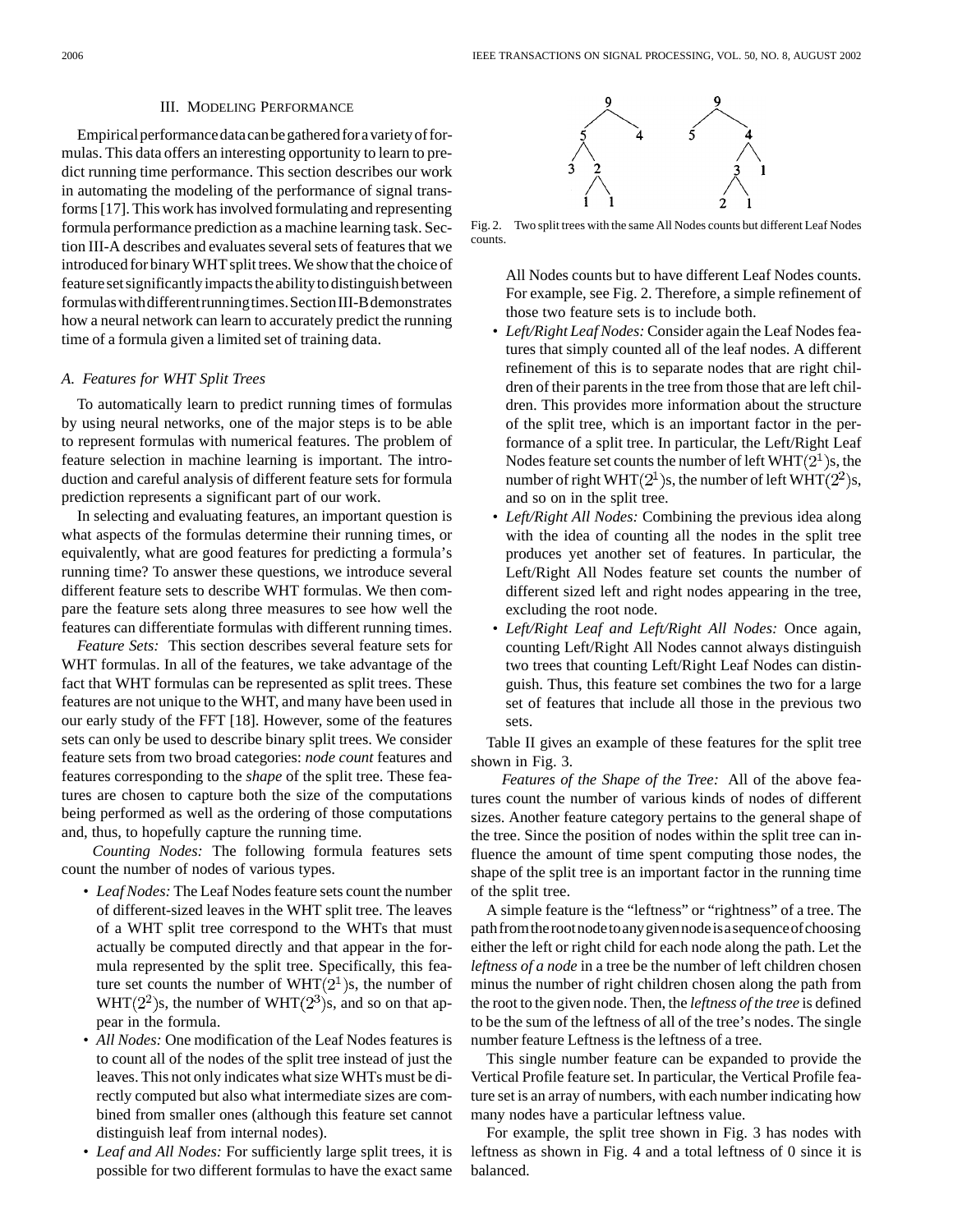leftness:

 $\mathbf{1}$ 

 $\theta$  $-1$  $\frac{1}{2}$  -2

TABLE II EXAMPLE VALUES OF THE DIFFERENT NODE COUNT FEATURES FOR THE TREE SHOWN IN FIG. 3





Fig. 3. Example split tree.

- $\bullet$  3 nodes with leftness 0
- 1 node with leftness 1
- $\bullet$  1 node with leftness 2
- 1 node with leftness -1
- 1 node with leftness -2

Fig. 4. Leftness of nodes in tree of Fig. 3.

| TABLE III                                              |  |
|--------------------------------------------------------|--|
| NUMBER OF PARTITIONS GENERATED BY FEATURE SETS FOR ALL |  |
| <b>BINARY TREES OF WHTS</b>                            |  |

|                             | WHT size       |       |       |         |       |          |
|-----------------------------|----------------|-------|-------|---------|-------|----------|
| Features                    | 2 <sup>5</sup> | $2^6$ | $2^7$ | $2^{8}$ | $2^9$ | $2^{10}$ |
| Node Count:                 |                |       |       |         |       |          |
| Leaf                        | 7              | 11    | 15    | 22      | 29    | 40       |
| All                         | 13             | 31    | 68    | 168     | 384   | 947      |
| Leaf & All                  | 13             | 31    | 68    | 168     | 385   | 954      |
| $L/R$ Leaf                  | 23             | 44    | 81    | 142     | 240   | 395      |
| $L/R$ All                   | 45             | 149   | 523   | 1832    | 6584  | 23548    |
| $L/R$ Leaf & $L/R$ All      | 49             | 170   | 617   | 2262    | 8472  | 31711    |
| Shape:                      |                |       |       |         |       |          |
| Leftness                    | 11             | 19    | 29    | 41      | 55    | 71       |
| Vert Prof                   | 20             | 44    | 96    | 204     | 428   | 888      |
| Tot Path Len                | 8              | 13    | 19    | 26      | 33    | 42       |
| Avg Path Len                | 8              | 12    | 20    | 32      | 47    | 67       |
| Horz Prof                   | 8              | 13    | 22    | 38      | 65    | 115      |
| Vert & Horz Prof            | 21             | 54    | 143   | 394     | 1087  | 3043     |
| Composite:                  |                |       |       |         |       |          |
| All Nodes & Leftness        | 36             | 117   | 373   | 1222    | 3878  | 12394    |
| All Nodes & Vert Prof       | 36             | 122   | 409   | 1463    | 5183  | 18966    |
| All Nodes & Tot Path Len    | 14             | 35    | 83    | 220     | 563   | 1533     |
| All Nodes & Horz Prof       | 14             | 35    | 83    | 220     | 565   | 1544     |
| All Nodes, Vert & Horz Prof | 36             | 123   | 420   | 1535    | 5586  | 21140    |
| All Formulas                | 51             | 188   | 731   | 2950    | 12234 | 51819    |

There are several possible single numbers that capture some aspect of a tree's depth. The Total Path Length feature is the sum of the path lengths of every node to the root. The Average Path Length feature divides the total path length by the total number of nodes in the tree. The Horizontal Profile feature is constructed by counting the number of nodes at each possible depth.

For example, the split tree shown in Fig. 3 has the following features:

- a total path length of 10;
- an average path length of  $10/7$ ;

and the horizontal profile is

- one node at depth 0;
- two nodes at depth 1;
- four nodes at depth 2.

*Evaluating Features:* In this section, the defined feature sets are evaluated.

*Number of Partitions:* Because several different formulas can have the same set of feature values, the features can be thought of as generating a set of equivalence classes or partitions. Under a set of features, formulas are indistinguishable if they have the same set of feature values, whereas formulas are distinguishable if they have different feature values. For example, the two split trees shown in Fig. 2 have the same feature values under the All Nodes feature set but have different feature values under the Leaf Nodes feature set. Therefore, a partition consists of all formulas that have the same feature values under a particular feature set.

Ideally, we would like all of the formulas that fall into the same partition to have very close running times. One straightforward method for achieving this is to create a large number of partitions, causing few formulas to fall into any one partition. Thus, a very simple measure of the effectiveness of a set of features is the number of partitions it creates for a set of formulas.

Some results are shown in Table III. For each of the sizes of the WHT in the table, all possible binary trees were generated. The bottom line of the table shows the number of different formulas produced. The remaining lines show how many different partitions or equivalence classes are generated by the different features for each set of formulas.

First, consider the top portion of Table III with node count features. The feature sets that are refinements of other feature sets have more partitions. For example, the All Nodes feature set has many more partitions than the Leaf Nodes feature set, and likewise, all of the Left/Right feature sets have more partitions than their corresponding plain feature sets. The final feature set in this group—the Left/Right Leaf Nodes and Left/Right All Nodes features—is able to almost, but not quite, uniquely identify all the formulas. However, as the size of WHT grows, this feature set is increasingly less able to uniquely identify formulas.

The middle portion of the table considers features pertaining to the shape of the split trees. The leftness feature and the vertical profile produce more partitions than the path length features or the horizontal profile. However, none of these features produce as many partitions as some of the node count feature sets.

The lower portion of Table III combines the All Nodes features with some of the shape features. Combining the leftness feature or the vertical profile greatly increases the number of partitions over the All Nodes features while adding path lengths, and the horizontal profile does not. This indicates that the All Nodes features incorporate more of the horizontal features than the vertical ones.

*Relative Standard Deviation:* While being able to partition a set of formulas into a large set of equivalence classes is important, ultimately, we want all of the formulas within a partition to have close running times. A good set of features can separate formulas with significantly different running times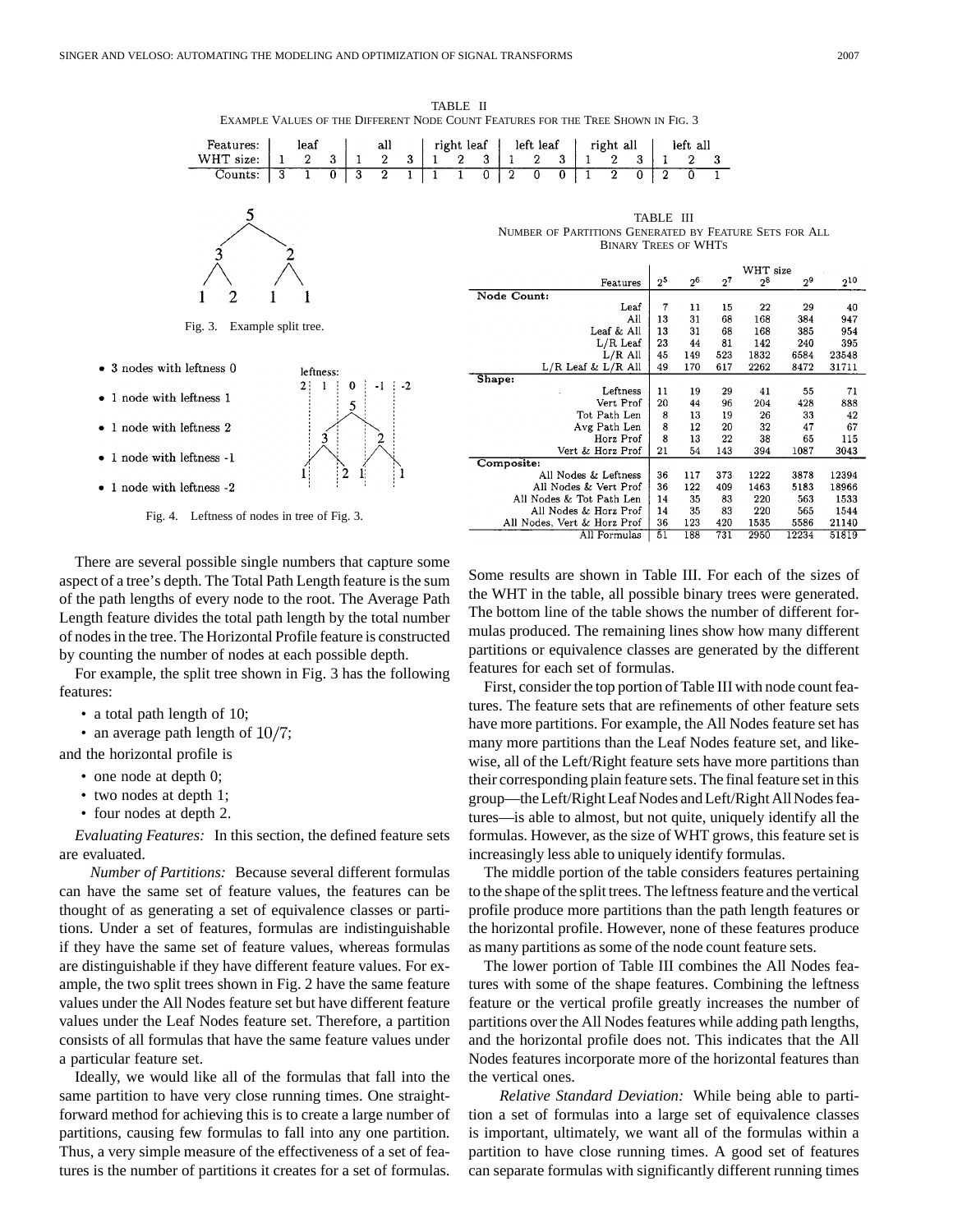TABLE IV WEIGHTED AVERAGE AND MAXIMUM RELATIVE STANDARD DEVIATION OF DIFFERENT FEATURE SETS FOR ALL BINARY TREES OF DIFFERENT SIZED WHTS. ENTRIES IN EACH CELL ARE PERCENTAGES, WEIGHTED AVERAGE FOLLOWED BY MAXIMUM

|                            | WHT size |      |       |      |             |      |         |      |                |      |          |      |
|----------------------------|----------|------|-------|------|-------------|------|---------|------|----------------|------|----------|------|
| Features                   | $2^5$    |      | $2^6$ |      | $2^{\rm 7}$ |      | $2^8$   |      | 2 <sup>9</sup> |      | $2^{10}$ |      |
| Node Count:                |          |      |       |      |             |      |         |      |                |      |          |      |
| Leaf                       | 11.0     | 16.5 | 12.4  | 22.7 | 13.6        | 23.9 | 14.2    | 25.9 | 14.3           | 24.1 | 13.9     | 20.4 |
| All                        | 5.3      | 9.9  | 5.2   | 10.1 | 5.0         | 9.5  | 4.9     | 9.5  | 4.7            | 9.3  | 4.6      | 22.6 |
| Leaf& All                  | 5.3      | 9.9  | 5.2   | 10.1 | 5.0         | 9.5  | 4.9     | 9.5  | 4.7            | 9.3  | 4.6      | 22.6 |
| $L/R$ Leaf                 | 7.7      | 15.2 | 10.1  | 22.1 | 11.8        | 24.5 | 12.7    | 25.2 | 13.0           | 24.7 | 12.8     | 21.6 |
| $L/R$ All                  | 0.3      | 2.0  | 0.5   | 3.8  | 0.7         | 5.8  | 0.9     | 8.3  | 1.0            | 8.0  | 1.1      | 17.0 |
| $L/R$ Leaf& $L/R$ All      | 0.1      | 1.7  | 0.2   | 3.1  | 0.3         | 5.8  | 0.5     | 8.3  | 0.6            | 8.0  | 0.7      | 19.6 |
| Shape:                     |          |      |       |      |             |      |         |      |                |      |          |      |
| Leftness                   | 31.6     | 55.7 | 33.7  | 54.6 | 32.6        | 51.7 | 32.1    | 39.4 | 31.3           | 40.5 | 29.8     | 36.7 |
| Vert Prof                  | 9.0      | 18.5 | 11.5  | 23.1 | 12.7        | 26.3 | 13.4    | 26.7 | 13.5           | 36.0 | 13.2     | 34.3 |
| Tot Path Len               | 9.9      | 16.5 | 11.5  | 20.9 | 14.8        | 25.4 | 17.5    | 28.6 | 19.1           | 36.0 | 19.9     | 34.2 |
| Avg Path Len               | 9.9      | 16.5 | 12.8  | 21.6 | 13.0        | 24.4 | 12.6    | 25.4 | 11.8           | 36.0 | 11.3     | 34.2 |
| Horz Prof                  | 9.9      | 16.5 | 11.5  | 20.9 | 11.9        | 24.4 | 11.9    | 25.4 | 11.4           | 36.0 | 10.9     | 34.2 |
| Vert& Horz Prof            | 8.6      | 18.5 | 10.4  | 23.1 | 10.9        | 26.3 | 11.0    | 26.7 | 10.6           | 36.0 | 10.2     | 34.3 |
| Composite:                 |          |      |       |      |             |      |         |      |                |      |          |      |
| All Nodes& Leftness        | 2.5      | 9.9  | 2.3   | 8.8  | 2.3         | 7.2  | 2.5     | 9.2  | 2.6            | 10.2 | 2.7      | 32.4 |
| All Nodes& Vert Prof       | 2.5      | 9.9  | 2.2   | 8.8  | 2.1         | 7.2  | $2.2\,$ | 8.3  | 2.2            | 9.4  | 2.3      | 32.4 |
| All Nodes& Tot Path Len    | 5.2      | 9.9  | 5.1   | 10.1 | 4.9         | 9.5  | 4.8     | 9.5  | 4.6            | 9.3  | 4.5      | 22.6 |
| All Nodes& Horz Prof       | 5.2      | 9.9  | 5.1   | 10.1 | 4.9         | 9.5  | 4.8     | 9.5  | 4.6            | 9.3  | 4.5      | 22.6 |
| All Nodes, Vert& Horz Prof | 2.5      | 9.9  | 2.2   | 8.8  | 2.1         | 7.2  | 2.1     | 8.3  | 2.1            | 9.4  | 2.1      | 32.4 |
| All Formulas               | 42.9     | 42.9 | 39.0  | 39.0 | 35.6        | 35.6 | 34.1    | 34.1 | 32.3           | 32.3 | 30.6     | 30.6 |

into different partitions so that all formulas within a single partition have close to the same running time. As a measure of this, we consider both the "weighted average relative standard deviation" and the maximum relative standard deviation.

The weighted average relative standard deviation and the maximum relative standard deviation are calculated as follows.

- Let  $P_k$  be the set of formulas in partition  $k$ .
- Let  $m_k$  be the mean running time of the formulas in  $P_k$ .
- Let  $\sigma_k$  be the standard deviation of the running times of the formulas in  $P_k$ .
- Let  $r_k$  be the relative standard deviation of the running times of the formulas in  $P_k$ .

Then,  $r_k = (\sigma_k/m_k)$ .

- The weighted average relative standard deviation is .
- The maximum relative standard deviation is  $\max_k r_k$ .

The weighted average relative standard deviation indicates *on average*howfarapartrunningtimesofformulasinthesamepartition are. The maximum relative standard deviation indicates how far apart running times of formulas are in the *worst* partition.

Evaluating the feature sets, the weighted average and maximum relative standard deviations are shown in Table IV. For each WHT size shown in the table, formulas for all possible binary split trees were generated. These formulas were timed using the WHT package [3] on a Pentium III 450 MHz running Linux 2.2.5-15. The WHT package was compiled using gcc version egcs-2.91.66 with the options "-06 -fomit-frame-pointer -malign-double." The last row in the table shows the relative standard deviation for all possible formulas as though they were all placed in a single partition. Note that the maximum relative standard deviation for some feature sets can be larger than the relative standard deviation for all formulas because some partitions may have a significantly smaller mean than that of all formulas.

Looking at the top portion of Table IV, we see that using the Left/Right features tends to improve both standard deviation measures. The features that look at all nodes significantly outperform those just using the leaves. The middle portion of the table shows that the shape features are significantly poorer than the All Nodes features in both measures. However, the lower portions of the tables show that the leftness feature and vertical profile can help the weighted average of All Nodes. Overall, there are several feature sets that produce very good weighted average results and even reasonable maximum results for sizes smaller than  $2^{10}$ .

As a point of comparison, we chose 12 random WHT formulas for each of the sizes from  $2^5$  to  $2^{10}$  and timed them repeatedly 100 times. For each formula, we then computed the relative standard deviation of its 100 timings. The average relative standard deviation over all formulas was 0.57%.

When considering both the relative standard deviation results along with the number of partitions, the All Nodes features and the Leaf and All Nodes features are surprisingly impressive. Not only do these feature sets produce good relative standard deviation results, but they do so with relatively few partitions.

# *B. Learning to Predict WHT Performance*

With the features discussed in the previous section and with training data obtained by timing a set of formulas, we can use neural networks to learn to quickly predict the running times of new formulas. Note that such a neural network still does not solve the problem of searching through a large space of potential formulas. However, a predicted running time can now be obtained much more quickly than we could have obtained an actual running time.

While accurately predicting a formula's running time allows the fastest formula to be determined through exhaustive search over all formulas, it is actually more than necessary. In particular, accurately predicting which of two formulas runs faster would also allow the fastest formula to be determined through exhaustive search over all formulas. Thus, a learning algorithm need not learn the exact running time if it can accurately predict which of two formulas runs faster.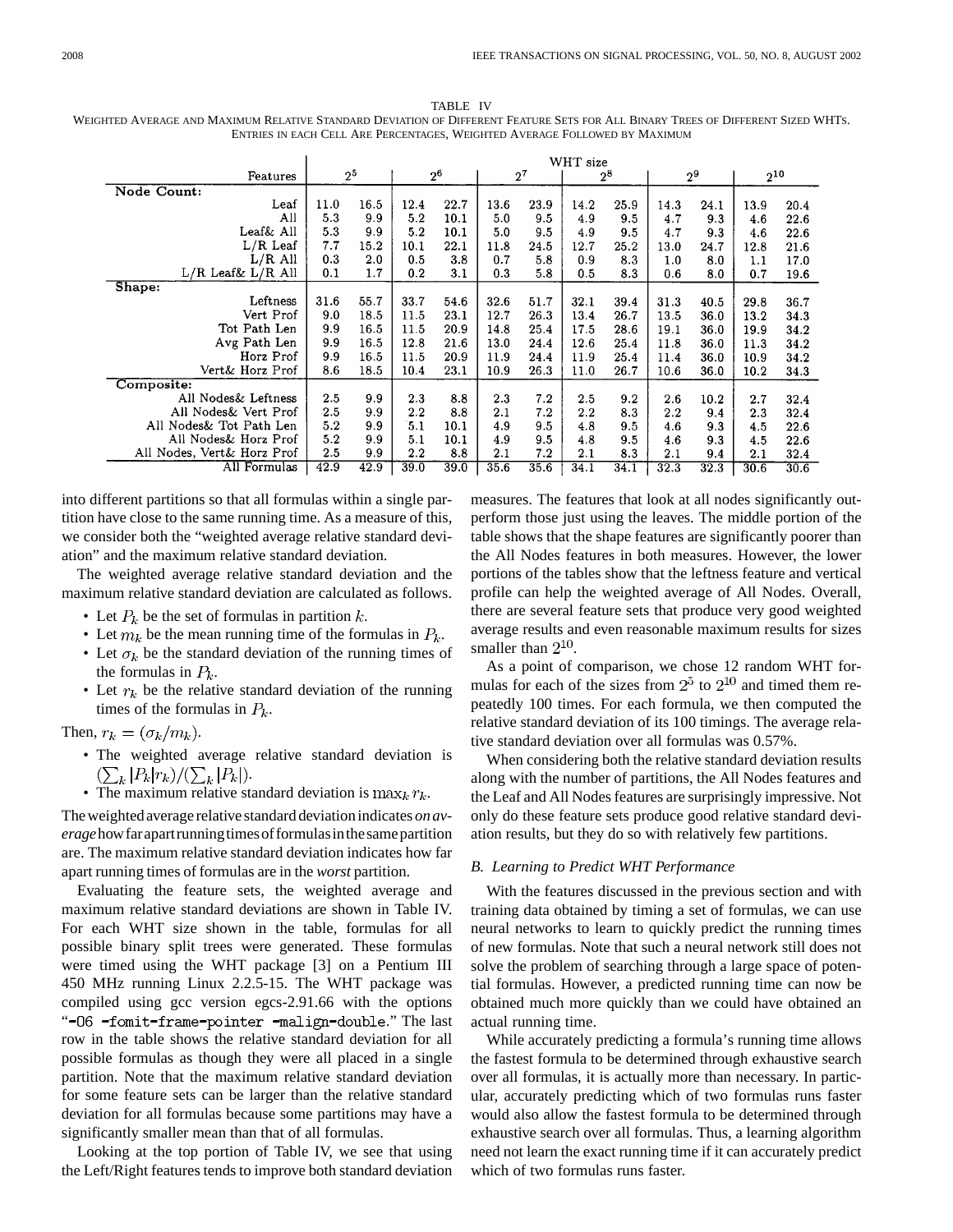*Experimental Setup:* The results that are presented in this section are for WHT $(2^8)$  and are similar to those collected for other sizes. All 2950 possible formulas corresponding to binary trees of WHT $(2^8)$  were generated and timed using the WHT package on the same Pentium III running Linux.

We used a backpropagation neural network with 50 hidden sigmoid units, a learning rate 0.01, and a momentum of 0.001. These parameters are not highly tuned due to the fact that they were used across several different input feature sets (of varying number of inputs) and across desired output (running time or faster of two formulas). For predicting running times, a single linear output unit was used, whereas for predicting the faster of two formulas, a single sigmoid output unit was used. The training minimized the mean squared error.

The various node count feature sets were used as inputs to the neural network. The set of formulas were partitioned into training, validation, and testing sets of different sizes. Except in the cases where all of the formulas are used for both the training and testing sets, the results presented are averages over four random splits into training, validation, and testing sets. The neural network was allowed to train for 5000 epochs, but every 100 epochs, the network was tested against the validation set, and if this produced the lowest seen error, then the network was saved. Therefore, the final saved network was the one with lowest error on the validation set during training. This saved network was then tested against the data in the test set.

The neural networks were trained on two different tasks: 1) to predict the running times of formulas and 2) to predict which of two formulas would run faster.

*Results:* Results are shown in Table V. The column marked "Cost" reports the percent error on predicting the running times for the test set. The column marked "Faster" corresponds to predicting the faster of two formulas. This column reports the percentage of random pairs of formulas in the test set that our method mispredicts which is faster. In particular, the number of samplings was 100 times the number of formulas in the test set. The "Cost" and "Faster" columns should not be directly compared as they report different measures of performance.

The Left/Right All Nodes feature set and the "Left/Right Leaf Nodes and Left/Right All Nodes" feature set yield the best learning results. These results were quite good, with about 4% error on predicting the faster of two formulas and about 3% error on predicting the running times, even when trained on only 10% of the formulas. The All Nodes feature set and the Leaf and All Nodes feature set, which were discussed earlier for their excellent performance at partitioning the formulas, also perform well here, obtaining about 5% error on predicting the running times and less than 8% error on predicting the faster of two formulas. The Leaf Nodes and Left/Right Leaf Nodes feature set both perform significantly worse than all of the other feature sets.

# *C. Summary*

To model performance of signal transforms, we have explored using neural networks to learn to predict running times of formulas. In order to use neural networks, we have developed feature sets to describe split trees representing signal transform

#### TABLE V

NEURAL NETWORK PREDICTION ACCURACY FOR WHT(2<sup>8</sup>) WITH NODE COUNTING FEATURES. THE COLUMN MARKED "COST" IS THE AVERAGE PERCENT ERROR ON PREDICTING RUNNING TIME. THE COLUMN MARKED "FASTER" IS THE PERCENT OF MISTAKES ON PREDICTING THE FASTER OF TWO FORMULAS. THE SIZE OF THE TRAINING, VALIDATION, AND

TEST SETS ARE SHOWN IN PERCENTAGES

|  | Features   | Train            | Val.             | $\operatorname{\sf Test}$ | Cost  | Faster |
|--|------------|------------------|------------------|---------------------------|-------|--------|
|  |            | $\overline{100}$ | $\overline{100}$ | $\overline{100}$          | 12.67 | 24.14  |
|  |            | 75               | 10               | 15                        | 13.08 | 25.49  |
|  | Leaf       | 50               | 15               | 35                        | 12.92 | 25.44  |
|  |            | 25               | 15               | 60                        | 13.13 | 25.63  |
|  |            | 10               | 15               | 75                        | 13.24 | 24.27  |
|  |            | 100              | 100              | 100                       | 4.46  | 7.41   |
|  |            | 75               | 10               | 15                        | 4.60  | 7.49   |
|  | All        | 50               | 15               | 35                        | 4.70  | 7.46   |
|  |            | 25               | 15               | 60                        | 4.87  | 7.56   |
|  |            | 10               | 15               | 75                        | 5.10  | 7.79   |
|  |            | 100              | $\overline{100}$ | $\overline{100}$          | 4.32  | 7.62   |
|  |            | 75               | 10               | 15                        | 4.61  | 7.21   |
|  | Leaf & All | 50               | 15               | 35                        | 4.61  | 7.37   |
|  |            | 25               | 15               | 60                        | 4.85  | 7.43   |
|  |            | 10               | 15               | 75                        | 5.23  | 7.66   |
|  |            | 100              | 100              | 100                       | 11.71 | 21.33  |
|  | $L/R$ Leaf | 75               | 10               | 15                        | 12.17 | 21.32  |
|  |            | 50               | 15               | 35                        | 12.13 | 21.56  |
|  |            | 25               | 15               | 60                        | 12.42 | 21.18  |
|  |            | 10               | 15               | 75                        | 12.66 | 21.80  |
|  |            | 100              | 100              | $\overline{100}$          | 1.40  | 3.04   |
|  | $L/R$ All  | 75               | 10               | 15                        | 1.79  | 3.06   |
|  |            | 50               | 15               | 35                        | 1.91  | 3.17   |
|  |            | 25               | 15               | 60                        | 2.26  | 3.44   |
|  |            | 10               | 15               | 75                        | 2.87  | 4.13   |
|  |            | 100              | 100              | 100                       | 1.14  | 2.86   |
|  | $L/R$ Leaf | 75               | 10               | 15                        | 1.79  | 2.96   |
|  | and        | 50               | 15               | 35                        | 1.84  | 3.20   |
|  | $L/R$ All  | 25               | 15               | 60                        | 2.24  | 3.18   |
|  |            | 10               | 15               | 75                        | 3.02  | 3.76   |

formulas. We have explored a variety of feature sets, identifying feature sets with different abilities to partition formulas according to their running times. Further, some simple feature sets do well at partitioning the space of formulas according to their running times. By describing formulas with features, we can present formulas to a neural network. We showed that performance varied according to what set of features were used. With several feature sets such as All Nodes or Left/Right All Nodes, we showed that a neural network can learn to accurately predict the faster of two formulas or the running time of a formula, given a limited set of training data.

## IV. OPTIMIZING PERFORMANCE

This section describes our work in developing search methods for finding fast implementations of signal transforms. Section IV-A overviews several search methods for this domain. Section IV-B describes the evolutionary algorithm STEER in the search for fast WHT implementations. Then, Section IV-C compares these search techniques for the WHT. Finally, Section IV-D describes modifications to these search algorithms to allow them to work on arbitrary transforms and results using them.

## *A. Search Techniques*

There are several approaches for searching for fast implementations of signal transforms, including exhaustive search,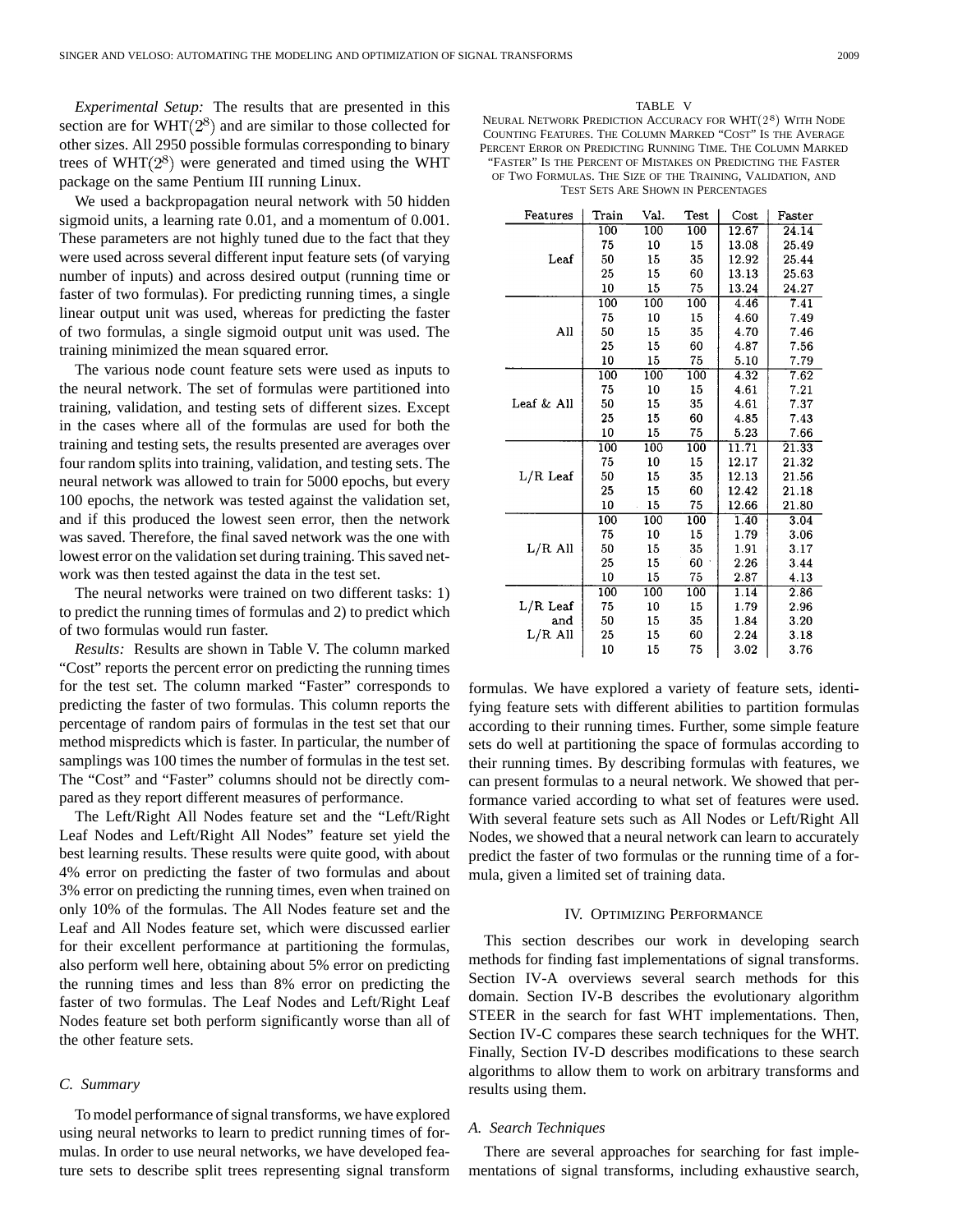dynamic programming, random search, and evolutionary algorithms.

One simple approach to optimization is to exhaust over all possible formulas of a signal transform and to time each one on each different machine in which we are interested. There are three problems with this approach.

- 1) Each formula may take a nontrivial amount of time to run.
- 2) There is a very large number of formulas that need to be run.
- 3) Just enumerating all of the possible formulas may be impossible.

These problems make the approach intractable for transforms of even small sizes.

With the WHT, there are several ways to limit the search space. One such limitation is to exhaust just over the binary split trees, although there still are many binary split trees. In practice, we have found that the fastest WHT formulas never have leaves of size  $2<sup>1</sup>$ . By searching just over split trees with no leaves of size  $2<sup>1</sup>$ , the total number of trees that need to be timed can be greatly reduced (for example, from 51 819 to 101 trees for size  $2^{10}$ ) but still becomes intractable at larger sizes.

A common approach for searching the very large space of possible implementations of signal transforms has been to use dynamic programming [10], [19]–[21]. This approach maintains a list of the fastest formulas it has found for each transform and size. When trying to find the fastest formula for a particular transform and size, it considers all possible splits of the root node. For each child of the root node, dynamic programming substitutes the best split tree found for that transform and size. Thus, dynamic programming makes the following assumption.

*Dynamic Programming Assumption:* The fastest split tree for a particular transform and size is also the best way to split a node of that transform and size in a larger tree.

While dynamic programming times relatively few formulas for many transforms, it would need to time an intractable number of formulas for large WHTs. However, by restricting to just binary WHT split trees, dynamic programming becomes efficient. Between the two extremes,  $k$ -way dynamic programming considers split trees with at most  $k$  children at any node. Unfortunately, increasing  $k$  can significantly increase the number of formulas that must be timed.

As another generalization,  $k$ -best dynamic programming keeps track of the  $k$  best formulas for each transform and size [20], [21]. This softens the dynamic programming assumption, allowing for the fact that a suboptimal formula for a given transform and size might be the optimal way to split such a node in a larger tree. Unfortunately, moving from standard one-best to just two-best more than doubles the number of formulas that must be timed.

While dynamic programming has been frequently used, it is not known how far from optimal it is at larger sizes where it cannot be compared against exhaustive search. Other search techniques with different biases will explore different portions of the search space. This exploration may find faster formulas than dynamic programming finds or provide evidence that the dynamic programming assumption holds in practice.

A different search technique is to generate a fixed number of random formulas and time each. This approach assumes that while the running times of different formulas may vary considerably, there is still a sufficiently large number of formulas that have running times close to the optimal. Evolutionary techniques provide a refinement to the previous approach [22]. Evolutionary algorithms add a bias to random search, directing it toward better formulas.

## *B. Evolutionary Algorithm STEER for the WHT*

We developed an evolutionary algorithm named STEER to search for optimal signal transform formulas. Our first implementation of STEER explicitly only searched for optimal WHT formulas. This section describes STEER for the WHT, whereas Section IV-D describes our more recent implementation of STEER, which will work for a variety of transforms.

Given a particular size, STEER generates a set of random WHT formulas of that size and times them. It then proceeds through evolutionary techniques to generate new formulas and to time them, searching for the fastest formula. STEER is similar to a standard genetic algorithm [22], except that STEER uses split trees instead of a bit vector as its representation. At a high level, STEER proceeds as follows.

- 1) Randomly generate a population  $P$  of legal split trees of a given size.
- 2) For each split tree in  $P$ , obtain its running time.
- 3) Let  $P_{\text{fastest}}$  be the set of the b fastest trees in P.
- 4) Randomly select from  $P$ , favoring faster trees, to generate a new population  $P_{\text{new}}$ .
- 5) Cross over  $c$  random pairs of trees in  $P_{\text{new}}$ .
- 6) Mutate *m* random trees in  $P_{\text{new}}$ .
- 7) Let  $P \leftarrow P_{\text{fastest}} \cup P_{\text{new}}$ .
- 8) Repeat step 2 and follow.

All selections are performed with replacement so that  $P_{\text{new}}$  may contain many copies of the same tree. Since obtaining a running time is expensive, running times are cached, and only new split trees in  $P$  at step 2 are actually run.

*Tree Generation and Selection:* Random tree generation produces the initial population of legal split trees from which the algorithm searches. To generate a random split tree, STEER generates a set of random leaves and then combines these randomly to generate a full tree.

To generate the new population  $P_{\text{new}}$ , trees are randomly selected from  $P$  using fitness proportional reproduction, which favors faster trees. Specifically, STEER selects from  $P$  by randomly choosing any particular tree with probability proportional to one divided by the tree's running time. This method weights trees with faster running times more heavily but allows slower trees to be selected on occasion.

*Crossover:* In a population of legal split trees, many of the trees may have well optimized subtrees, even while the entire split tree is not optimal. Crossover provides a method for exchanging subtrees between two split trees, allowing for one split tree to potentially take advantage of a better subtree found in another split tree [22].

Crossover on a pair of trees  $t_1$  and  $t_2$  proceeds as follows.

- 1) Let  $s$  be a random node size contained in both trees.
- 2) If no  $s$  exists, then the pair cannot be crossed over.
- 3) Select a random node  $n_1$  in  $t_1$  of size s.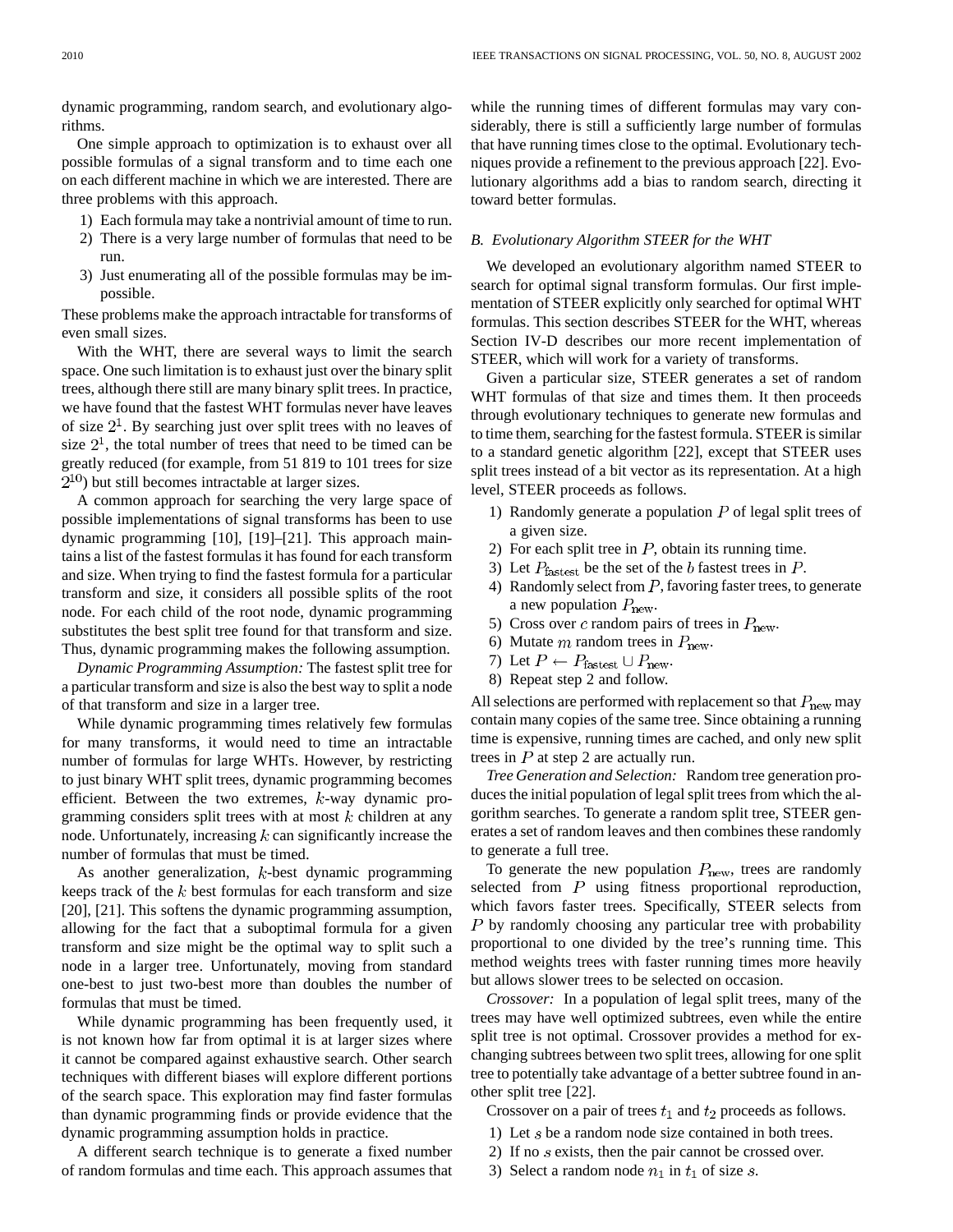

Fig. 5. Crossover of trees (a) and (b) at the node of size 6 produces trees (c) and (d) by exchanging subtrees.



Fig. 6. Examples of each kind of mutation, all performed on the tree labeled "Original."

4) Select a random node  $n_2$  in  $t_2$  of size s.

5) Swap the subtrees rooted at  $n_1$  and  $n_2$ .

For example, a crossover on trees (a) and (b) at the node of size 6 in Fig. 5 produces the trees (c) and (d).

*Mutation:* Mutations are changes to the split tree that introduce new diversity to the population. If a given split tree performs well, then a slight modification of the split tree may perform even better. Mutations provide a way to search the space of similar split trees [22].

We present the mutations that STEER uses with the WHT. Except for the first mutation, all of them come in pairs, with one essentially doing the inverse operation of the other. Fig. 6 shows one example of each mutation performed on the split tree labeled "Original." The mutations are the following.

- *Flip:* Swap two children of a node.
- *Grow:* Add a subtree under a leaf, giving it children.
- *Truncate:* Remove a subtree under a node that could be a leaf, making the node a leaf.
- *Up:* Move a node up one level in depth, causing the node's grandparent to become its parent.
- *Down:* Move a node down one level in depth, causing the node's sibling to become its parent.
- *Join:* Join two siblings into one node that has as children all of the children of the two siblings.
- *Split:* Break a node into two siblings, dividing the children between the two new siblings.

*Running STEER:* Fig. 7 shows a typical plot of the running time of the best formula (solid line) and the average



Fig. 7. Typical plot of the best and average running time of formulas as STEER evolves the population.



Fig. 8. Comparison of two runs of dynamic programming.

running time of the population (dotted line) as the population evolves. This particular plot is for WHT $(2^{22})$  on a Pentium III 450 MHz running Linux 2.2.5-15. The WHT package was compiled using gcc version egcs-2.91.66 with the options "-06-fomit-frame-pointer -malign-double." The average running time of the first generation that contains random formulas is more than twice the running time of the best formula at the end, verifying the wide spread of running times of different formulas. Further, both the average and best running times decrease significantly over time, indicating that the evolutionary operators are finding better formulas.

# *C. Search Algorithm Comparison for WHT*

Fig. 8 shows two different runs of binary dynamic programming on the same Pentium III. For sizes larger than  $2^{10}$ , many of the formulas found in the second run are more than 5% slower than those found in the first run. An analysis of this and several other runs shows that the major difference is what split tree is chosen for size  $2<sup>4</sup>$ . The two fastest split trees for that size have close running times. Since the timer is not perfectly accurate, it times one split tree sometimes faster and sometimes slower than the other from run to run. However, one particular split tree is consistently faster than the other when used in larger sizes. Thus, a poor choice early in the search can produce significantly worse results at larger sizes.

Fig. 9 compares the best running times found by a variety of search techniques on the same Pentium III. In this particular run, plain binary dynamic programming chose the better formula for size  $2<sup>4</sup>$  and performs well. All of the search techniques perform about equally well, except for the random formula generation method, which tends to perform significantly worse for sizes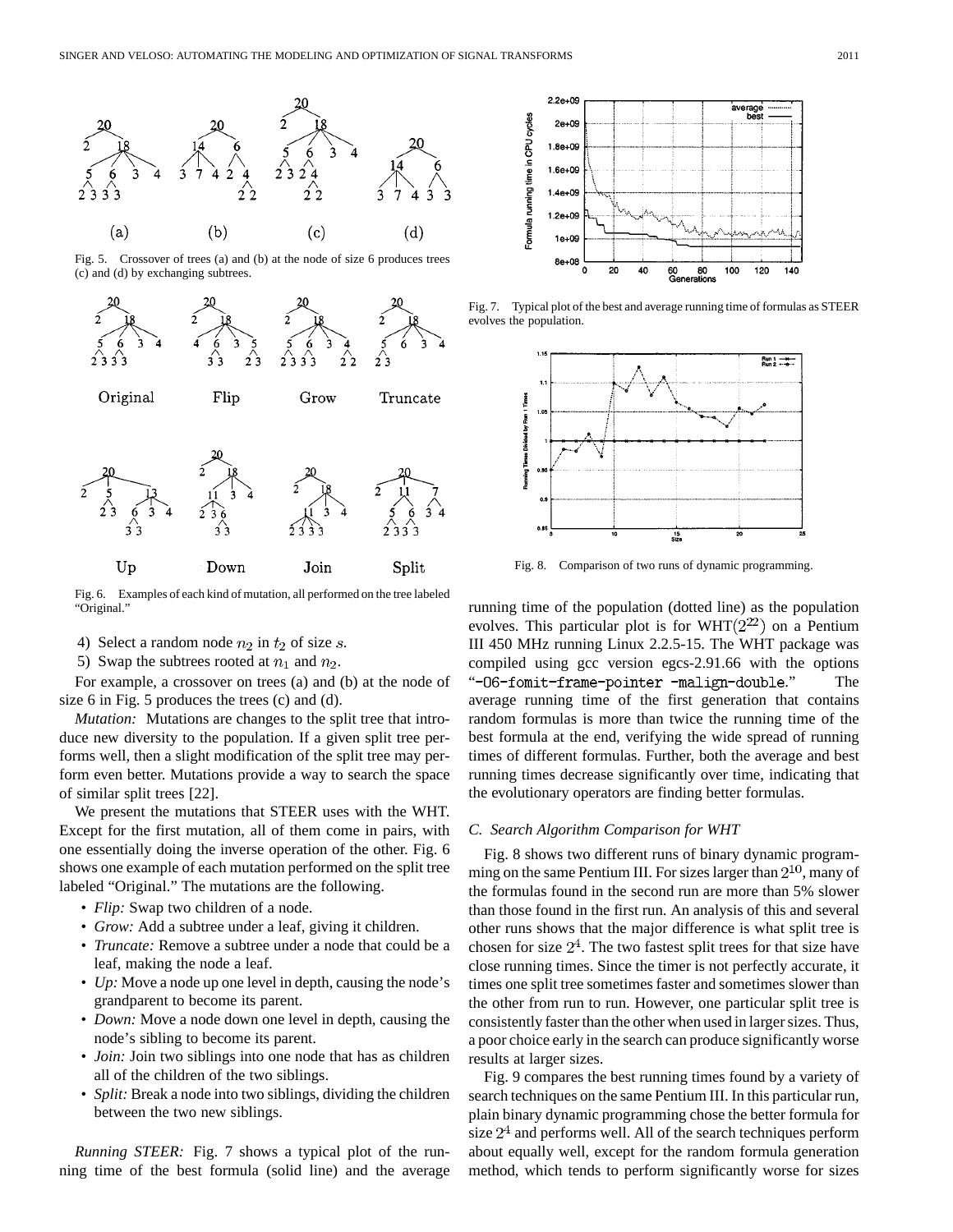

Fig. 9. Comparison of best WHT running times.



Fig. 10. Comparison of number of WHT formulas timed.

larger than  $2^{15}$ , indicating that some form of intelligent search is needed in this domain and that blind sampling is not effective.

Fig. 10 compares the number of formulas timed by each of the search methods. A logarithm scale is used along the  $y$ -axis representing the number of formulas timed. Effectively all of the time a search algorithm requires is spent in running formulas. The random formula generation method sometimes times fewer formulas than were generated if the same formula was generated twice. The number of formulas timed by the exhaustive search method grows much faster than all of the other techniques, indicating why it quickly becomes intractable for larger sizes. Clearly, plain binary dynamic programming has the advantage that it times the fewest formulas.

Of all the search methods compared here, dynamic programming both finds fast WHT formulas and times relatively few formulas. However, we have also shown that dynamic programming can perform poorly if it chooses a poor formula for one of the smaller sizes. In addition, we have shown that STEER can also find fast WHT formulas.

## *D. Optimization for Arbitrary Transforms*

We now turn to searching for optimal formulas for arbitrary transforms, including new user-specified transforms. To do this, we have implemented the different search algorithms in the SPIRAL system (see Section II-B).

Dynamic programming and  $k$ -best dynamic programming are fairly straightforward to implement in this new setting. Given a transform to optimize, dynamic programming uses every applicable breakdown rule to generate a list of possible sets of children. For each of these children, it then recursively calls dynamic programming to find the best split tree(s) for the children, memorizing the results. Each of these possible sets of children are used to form an entire split tree of the original transform. These new split trees are then timed to determine the fastest.

STEER, as described above, used many operators that heavily relied on properties of the WHT. We have adapted STEER to be applicable across a variety of different signal processing transforms. The following changes were made.

- *Random Tree Generation:* A new method for generating a random split tree was developed. For a given transform, a random applicable breakdown rule is chosen, and then, a random set of children are generated using the breakdown rule. This is then repeated recursively for each of the transforms represented by the children.
- *Crossover:* Crossover remains the same, except the definition of equivalent nodes changes. Now, instead of looking for split tree nodes of the same size, crossover must find nodes with the same transform and size.
- *Mutation:* We developed a new set of mutations since all of the previous ones were specific to the WHT. We have developed three mutations that work in this general setting without specific knowledge of the transforms or breakdown rules being considered. They are as follows.
	- *Regrow:* Remove the subtree under a node, and grow a new random subtree.
	- *Copy:* Find two nodes within the split tree that represent the same transform and size. Copy the subtree underneath one node to the subtree of the other.
	- *Swap:* Find two nodes within the split tree that represent the same transform and size. Swap the subtrees underneath the two nodes.

Fig. 11 shows an example of each of these mutations. These mutations are general and will work with arbitrary user-specified transforms and breakdown rules.

We ran dynamic programming and STEER on the same Pentium III to find fast implementations of DCTs. The formula compiler in the SPIRAL system generated Fortran code, which was then compiled using g77 version egcs-2.91.66 with the option " $-0$ ." Fig. 12 shows the running times of the best formulas found by each algorithm for DCT IV across three sizes. Fig. 13 shows the same but for the four types of DCTs all of size  $2<sup>5</sup>$ . Both diagrams indicate that STEER finds formulas that are 10–20% faster than that found by one-best dynamic programming.

For DCT type IV size  $2<sup>4</sup>$ , exhaustive search was also performed over the space of 31 242 different formulas that can be generated with our current set of breakdown rules. Fig. 14(a) shows the running times of the fastest formulas found by each search algorithm. Fig. 14(b) shows the number of formulas timed by each of the search algorithms. The formulas found by the exhaustive search and by STEER are about equally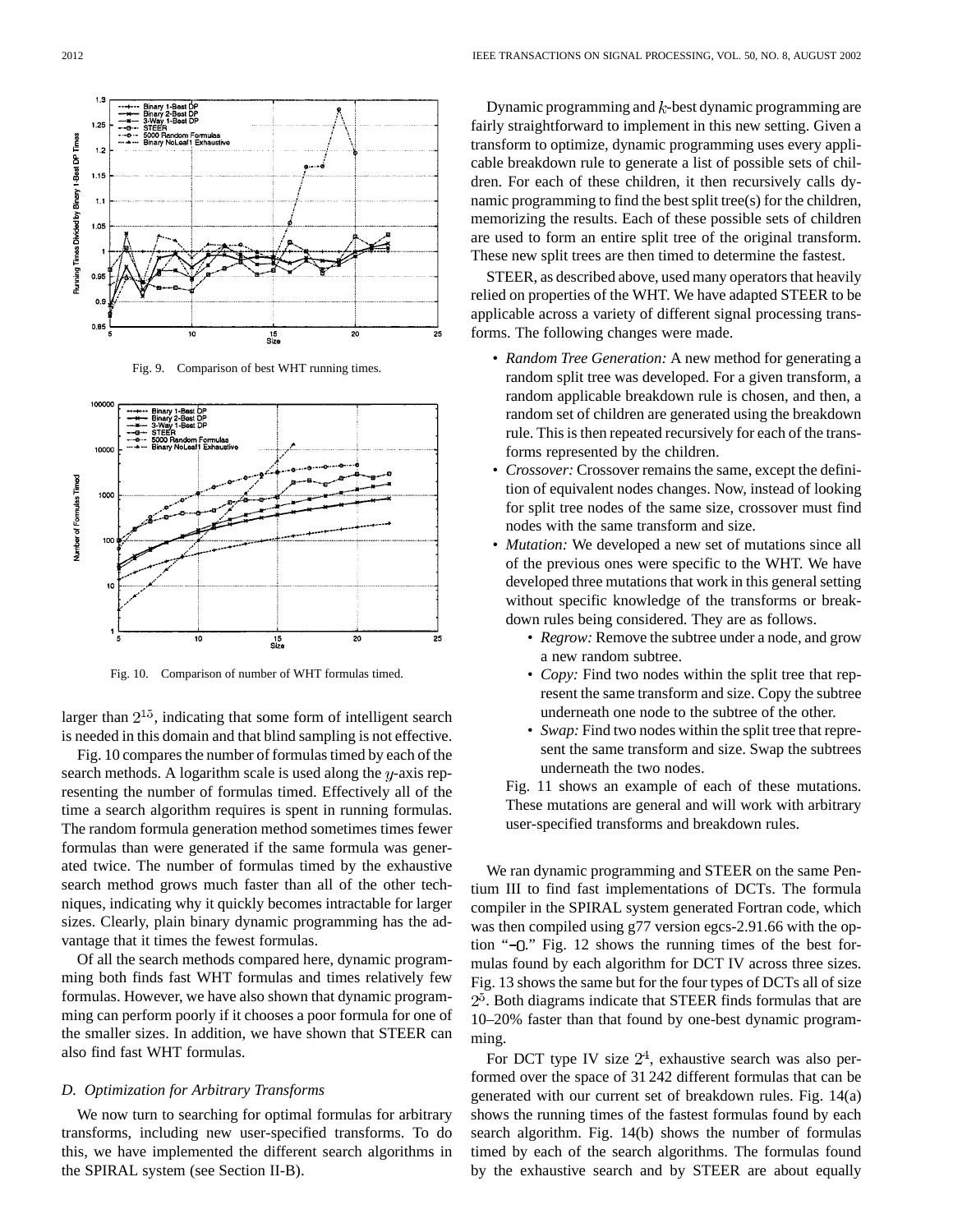



Copy

Swap

Fig. 11. Examples of each kind of general mutation, all performed on the tree labeled "Original." Areas of interest are circled.



Fig. 12. Best DCT type IV times across several sizes.



Fig. 13. Best DCT size  $2^5$  times across four types.

fast, whereas the one found by dynamic programming is 17% slower. However, dynamic programming times very few



Fig. 14. Search comparison for DCT type IV size  $2^4$ .

formulas, and STEER times about two orders of magnitude less than the exhaustive search.

We have been able to develop search algorithms that can work in a general environment with a variety of transforms and breakdown rules. Simple algorithms such as dynamic programming do reasonably well, but STEER does better. Further, STEER was able to find a formula as fast as the one found by exhaustive search while timing significantly fewer formulas.

## *E. Summary*

This section described different search methods for optimizing signal transforms, including a new evolutionary algorithm STEER. We have compared the different methods for the WHT and found that dynamic programming can find good formulas while timing relatively few. STEER does equally

DST II 2